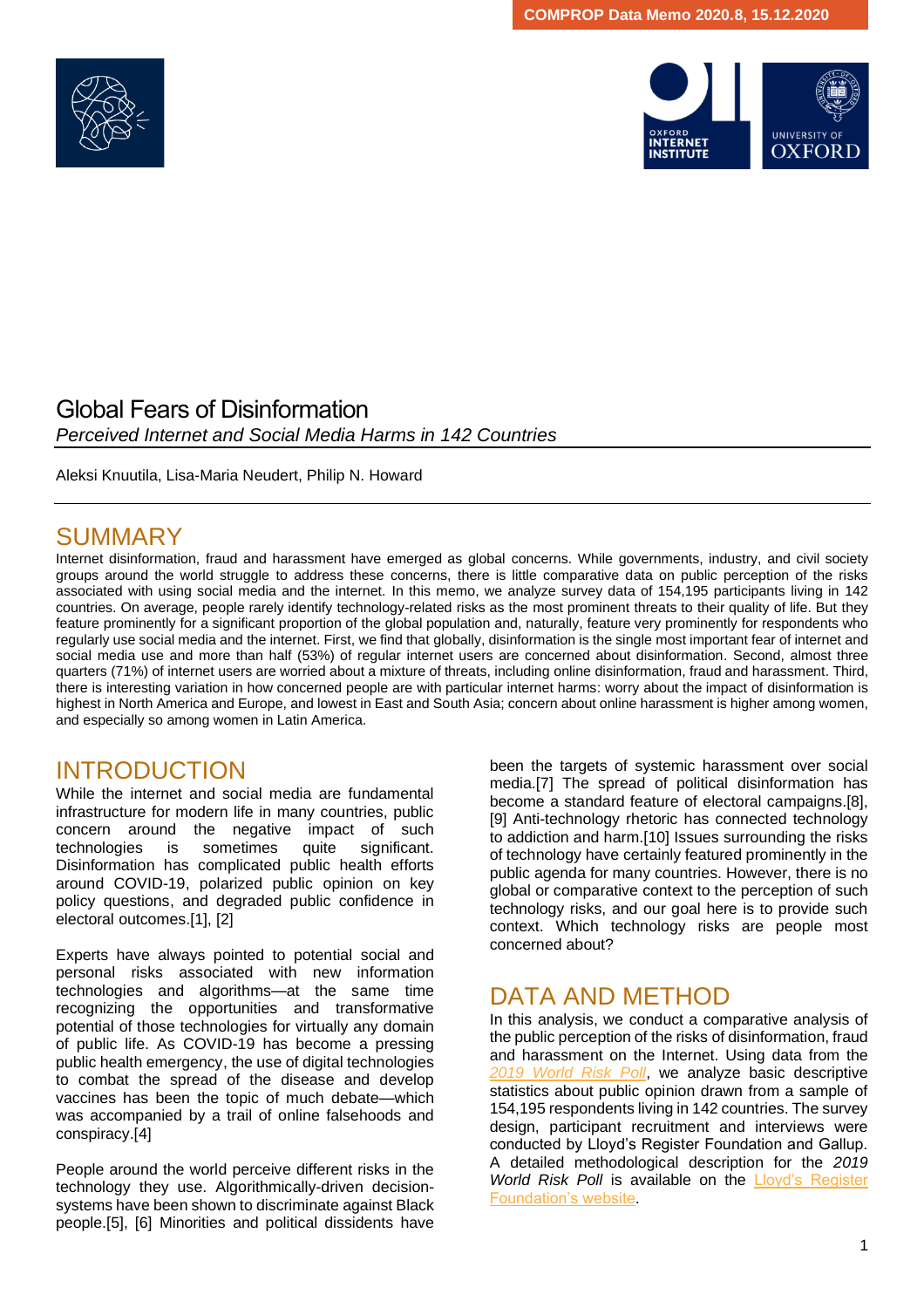As a survey instrument, the *2019 World Risk Poll* employed an interview-based survey design using both face-to-face and telephone interviews. The survey questionnaire was designed by Gallup and Lloyd's Register Foundation in an iterative, multi-step process. The initial draft questionnaire was based on a review of relevant literature and expert interviews. This draft was then piloted and refined for two rounds in several countries. The final survey was comprised of ninety-five questions including background and demographic information.

The final survey included diverse questions on a wide array of risks, including issues such as food safety and physical safety at the workplace, as well as technologyrelated risks. Not every respondent was asked every question. For example, only people who had reported using the internet were asked certain relevant follow up questions relating to the use of the internet. The questionnaire was translated into the major conversational languages of each country.

More than five thousand interviewers conducted interviews, having first participated in standard Gallup training on research ethics, fieldwork safety and interviewing techniques. At least 30% of face-to-face interviews and at least 15% of telephone interviews were validated through accompanied interviews, recontacts or listening to recordings of interviews. Interviews for the *2019 World Risk Poll* were conducted between 8 May 2019 and 17 January 2020.

At least 1,000 respondents were surveyed in each country. All samples were probability based and nationally representative of the resident adult population—as defined in-country. The coverage area included the entire country, and the sampling population represents the entire population aged fifteen and older.

For countries where population information was available, participant selection was based on probabilities proportional to population size. If no population information was available, random sampling was used. For face-to-face interviews, random route procedures were used to select households and participants were selected randomly within the households. For telephone interviews, telephone numbers were generated randomly, using a list-assisted random approach, or were selected randomly from a registered listing.

The *2019 World Risk Poll* does not publish response rates on a country-by-country basis but the median response for fifteen regions is available. Across these regions, the response rate ranged between 6% on the low end for North America and 80% for Middle and Western Africa.

The margin of error used in estimating the unknown population proportion "P" for the *2019 World Risk Poll* can be derived based on the following formula, where "n" is the number of respondents:

The margin of error for a sample size of 1,000 with P=0.5 will be 1.96  $*$  √ (0.25/1000), or 3.1%, under the assumption of simple random sampling. A detailed table of 95% confidence interval half-widths for various sample sizes is available in the *2019 World Risk Poll* [methodology](https://wrp.lrfoundation.org.uk/LRF_WorldRiskReport_MethodologyAppendix.pdf) appendix.

Results were reported globally, regionally, and nationally. Survey answers were weighted to ensure that samples were nationally representative for each country. Accordingly, larger countries received more weight than smaller countries because of population size. In addition, population statistics were used to weigh survey data by gender, age, and where reliable information was available, education or socioeconomic status. Additional information about national sample sizes, response rates, population weights, error margins, confidence intervals and other country-specific sampling details is available in the *2019 World Risk Poll* [methodology appendix.](https://wrp.lrfoundation.org.uk/LRF_WorldRiskReport_MethodologyAppendix.pdf)

Our team did not participate in the design or fielding of the instrument itself but has conducted the statistical and secondary analysis needed to identify national trends and a global context for public opinion on the risks of AI in decision making. No new data was collected or used for this analysis. The results reported in this Working Paper make use of the weights calculated for the *2019 World Risk Poll*. When calculating averages for regions, the averages for individual countries in the region were weighted proportionally to the population size of the respective countries.

#### FINDINGS

The survey included an open-ended question about which threats people perceive as the most serious in their daily lives: "In your own words, what is the greatest source of risk to your safety in your daily life?" Only about 2% of the survey participants mentioned technology-related risks in their response to this broad question about all of life's risks. Threats of violence and traffic accidents are typically the most important risks to people around the world, with 18% and 15% of respondents respectively seeing these as the most important risks. It is rare for people, unprompted, to identify technology-related risks as the most severe threat in broad context of their lives. Nevertheless, our analysis shows that many people do see dangers related to social media and internet use, and that these perceived risks increase with more technology use.

To understand risks related to digital communication, the survey included a dedicated question: "When using the internet or social media, do you worry about any of the following things happening to you?" The three potential risks listed were:

- receiving false information, such as news or information which is not true.
- fraud, such as someone stealing your bank information or your money.

Margin of Error =  $1.96 \times \sqrt{(P^*(1-P)/n)}$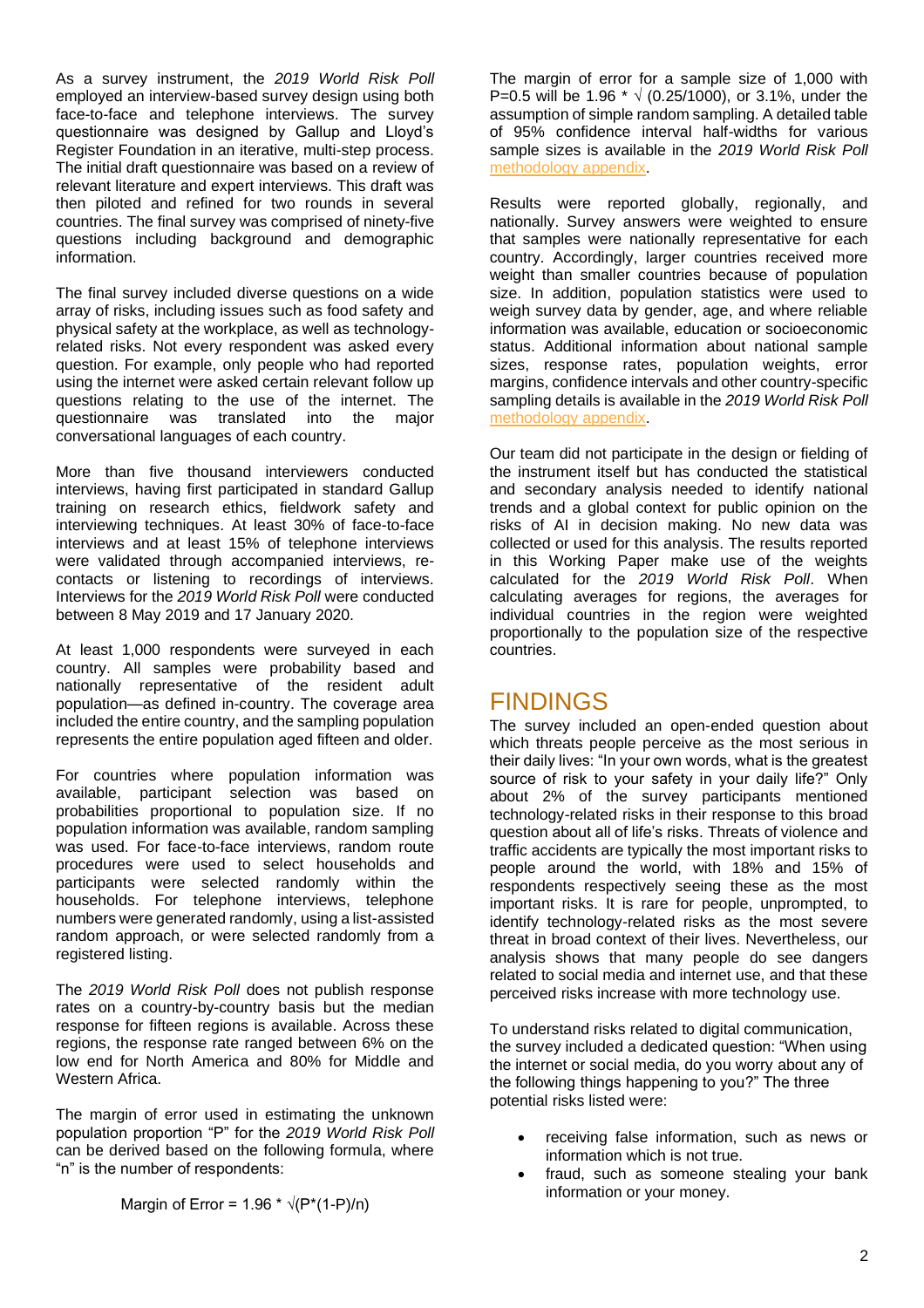



Source: Authors' calculations based on survey data collected between 8 May 2019 and 17 January 2020 for the *2019 Word Risk Poll*. Notes: The denominator for these figures includes people who have not used the internet recently, and for whom internet-related risks are not relevant. Based on sample of 154,195 respondents in 142 countries, with averages weighted by national population size before regional aggregation. Additional information about country-specific sampling details, including response rates, population weights, error margins, and confidence intervals, is available in the 2019 World Risk Poll m

• online bullying, such as someone sending a hateful message or comment through social media.

In this memo, we refer to these three risks as disinformation, fraud, and harassment. Out of all internet users, 71% said that they worry about at least one of these three happening to them. Obviously, these internet-related risks are not relevant to the decreasing but still significant part of the world's population that does not use the internet. All in all, 42% of the respondents to the *2019 World Risk Poll* said that they had not used the internet or social media in the past thirty days. Respondents who had not used the internet recently also did not answer the questions about internet-related risk.

Figure 1 shows the proportions of all respondents worried about disinformation, fraud, and harassment on the internet, by region. Out of the three internet-related risks—disinformation, fraud, and harassmentdisinformation is seen as the most significant threat. Though the share of people who worry about false information online varies, Figure 1 shows that in almost all regions around the world a larger share of people worry about disinformation than other online threats. Among the general population, disinformation and fraud are of roughly equivalent concern in North America, with about 60% of respondents reporting concern. In South Asia, Central Asia, and Africa, people rarely perceive technology-related risks as being worrisome.

Figure 2 reveals that among more regular internet and social media users, the perceived threats of technology harms are even higher. Overall, 53% of regular internet and social media users worry about encountering disinformation online. North America is the region where the largest share of the population views disinformation as a threat, with on average 65% of internet users worrying about it. Within Europe, there is a significant degree of variation: more than 70% of internet users in Italy and France worry about disinformation, while the figure is less than 40% in the Baltic countries and Poland. There is even more

substantial variation worldwide. In South Asia, only 7% of the general population worry about misinformation, and only 32% of internet users express this worry.

The perceived risk of online harassment varies more than that of other internet-related risks. It is most prominent in what is often referred to as the "Global South", and is especially high in Latin America, South East Asia, and Africa, where over 40% of internet users worry about being harassed online. The fear of harassment is lowest in Europe and North America,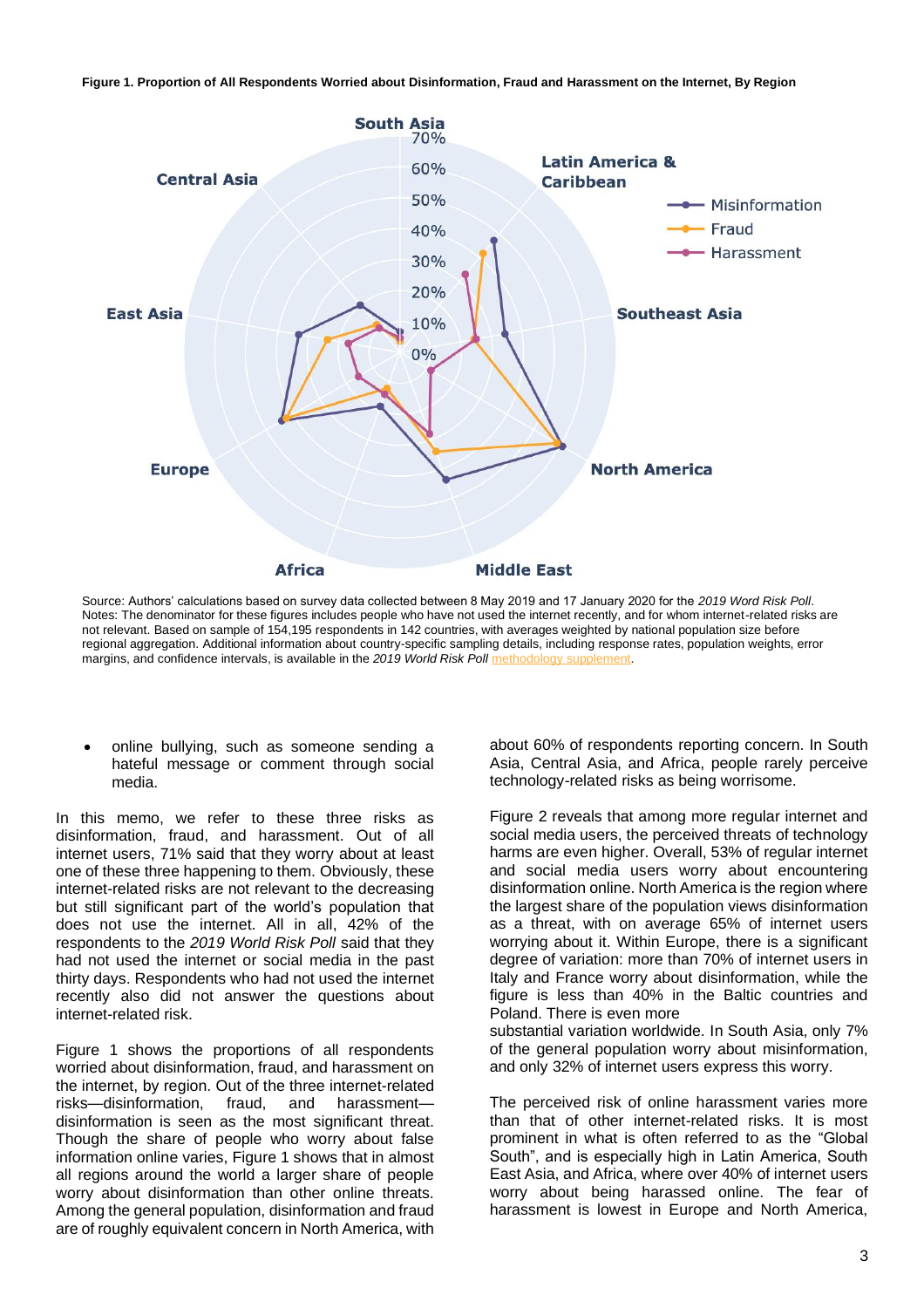**Figure 2. Proportion of Internet Users Worried about Disinformation, Fraud, and Harassment on the Internet, By Region**



Source: Authors' calculations based on survey data collected between 8 May 2019 and 17 January 2020 for the *2019 Word Risk Poll*. Note: Based on sample of 154,195 respondents in 142 countries, with averages weighted by national population size before regional aggregation. Additional information about country-specific sampling details, including response rates, population weights, error margins, and confidence intervals, is available in the 2019 World Risk Poll methods

though in Russia and Central Asian countries the perception of harassment as a risk is also uncommon.

There were some differences in perceptions of technological risks between demographic and economic groups, but as a rule these were smaller than the differences between countries. Perhaps unsurprisingly, people living in rural areas as well as people who are unemployed are less likely to worry about internet-related risks.

Globally, a little less than a third of male respondents worry about online harassment, and a little more than a third of female respondents worry about online harassment. However, in some regions the gender divide grows. In Latin America, for example, fully half of female respondents—51%—worry about online harassment, while the figure for men is 38%.

#### **CONCLUSIONS**

In this study, we made use of a unique, large-scale survey dataset to compare perceptions of technologyrelated risks between different regions, countries and professional groups. We find that, globally, people are most concerned about disinformation out of all technology-related risks. It is important to remember that only few respondents identified technology-related risks as the most important in comparison to other more direct threats to their quality of life. Nevertheless, concerns about technology, and especially online disinformation are widely held. Naturally, the concern about disinformation runs highest among regular users of the internet and social media. Internationally, sentiments about technology are ambivalent at best.

There are important differences between which risks are most prominent in particular countries or regions. For instance, North Americans and people from Western Europe see disinformation a critical risk to their technology use. Survey respondents in South and East Asia still perceive such risks, but at notably lower levels. The survey data available, though extensive in its geographic reach, only included a small number of questions about technology-related risk. More detailed research on the topic is required fully to describe the range of differences in the risks created by technology and how they are experienced by people in different positions. Further research would also be required to be able to explain these differences, and to see whether they relate to differences in technological environments or, for instance, cultural or social institutions. The results do remind us, however, that the impact of social media and new information technologies varies from country to country, culture to culture, and person to person.